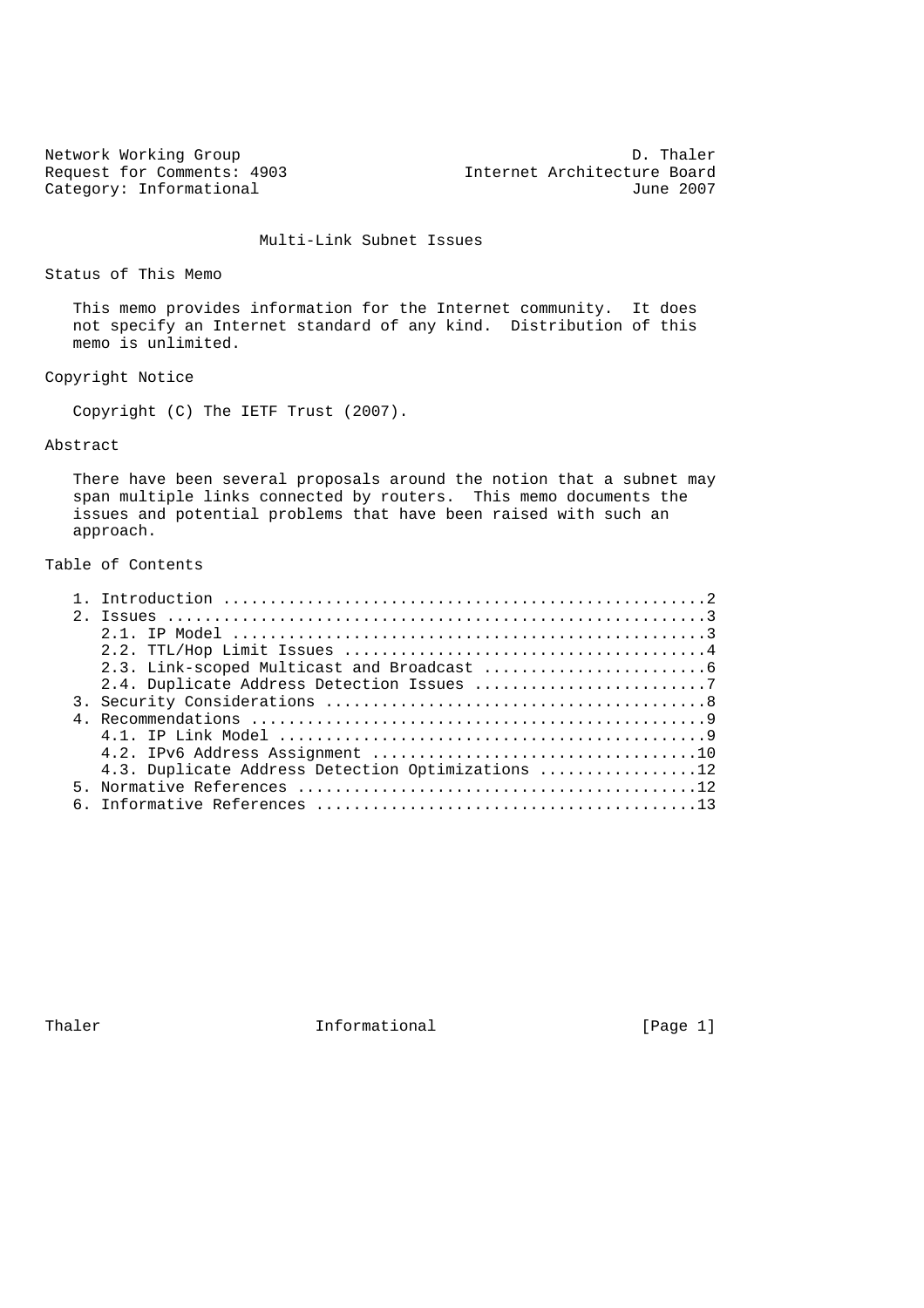# 1. Introduction

 The original IPv4 address definition [RFC791] consisted of a Network field, identifying a network number, and a Local Address field, identifying a host within that network. As organizations grew to want many links within their network, their choices were (from [RFC950]) to:

- 1. Acquire a distinct Internet network number for each cable; subnets are not used at all.
- 2. Use a single network number for the entire organization, but assign host numbers without regard to which LAN a host is on ("transparent subnets").
- 3. Use a single network number, and partition the host address space by assigning subnet numbers to the LANs ("explicit subnets").

 [RFC925] was a proposal for option 2 that defined a specific type of Address Resolution Protocol (ARP) proxy behavior, where the forwarding plane had the properties of decrementing the Time To Live (TTL) to prevent loops when forwarding, not forwarding packets destined to 255.255.255.255, and supporting subnet broadcast by requiring that the ARP-based bridge maintain a list of recent broadcast packets. This approach was never standardized, although [RFC1027] later documented an implementation of a subset of [RFC925].

 Instead, the IETF standardized option 3 with [RFC950], whereby hosts were required to learn a subnet mask, and this became the IPv4 model.

 Over the recent past, there have been several newer protocols proposing to extend the notion of a subnet to be able to span multiple links, similar to [RFC925].

 Early versions of the IPv6 scoped address architecture [SCOPID] proposed a subnet scope above the link scope, to allow for multi-link subnets. This notion was rejected by the WG due to the issues discussed in this memo, and as a result the final version [RFC4007] has no such notion.

 There was also a proposal to define multi-link subnets [MLSR] for IPv6. However, this notion was abandoned by the IPv6 WG due to the issues discussed in this memo, and that proposal was replaced by a different mechanism that preserves the notion that a subnet spans only one link [RFC4389].

Thaler **Informational Informational** [Page 2]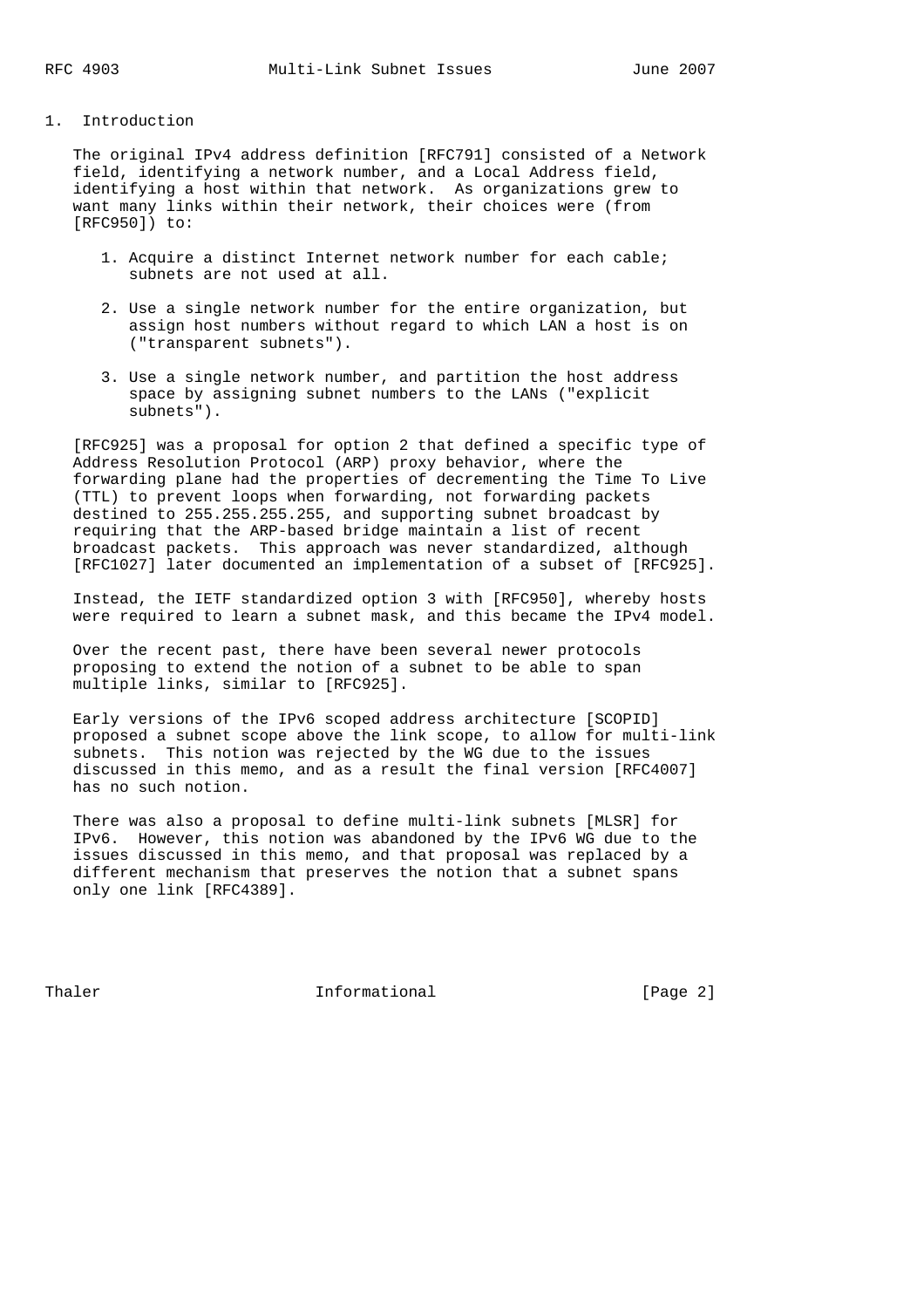However, other WGs continued to allow for this concept even though it had been rejected in the IPv6 WG. Mobile IPv6 [RFC3775] allows tunnels to mobile nodes to use the same subnet as a home link, with the Home Agent doing layer 3 forwarding between them.

 The notion also arises in Mobile Ad-hoc NETworks (MANETs) with proposals that an entire MANET is a subnet, with routers doing layer 3 forwarding within it.

 The use of multi-link subnets has also been considered by other working groups, including NetLMM, 16ng, and Autoconf, and by other external organizations such as WiMax.

 In this memo, we document the issues raised in the IPv6 WG which motivated the abandonment of the multi-link subnet concept, so that designers of other protocols can (and should) be aware of the issues.

 The key words "MUST", "RECOMMENDED", and "SHOULD" in this document are to be interpreted as described in [RFC2119].

#### 2. Issues

#### 2.1. IP Model

 The term "link" is generally used to refer to a topological area bounded by routers that decrement the IPv4 TTL or IPv6 Hop Limit when forwarding the packet. A link-local address prefix is defined in both IPv4 [RFC3927] and IPv6 [RFC4291].

 The term "subnet" is generally used to refer to a topological area that uses the same address prefix, where that prefix is not further subdivided except into individual addresses.

 In December 1995, the original IP Version 6 Addressing Architecture [RFC1884] was published, stating: "IPv6 continues the IPv4 model that a subnet is associated with one link. Multiple subnets may be assigned to the same link."

 Thus, it explicitly acknowledges that the current IPv4 model has been that a subnet is associated with one link and that IPv6 does not change this model. Furthermore, a subnet is sometimes considered to be only a subset of a link, when multiple subnets are assigned to the same link.

The IPv6 addressing architecture has since been updated three times, first in July 1998 [RFC2373], then April 2003 [RFC3513], and finally in February 2006 [RFC4291]. All updates include the language: "Currently IPv6 continues the IPv4 model that a subnet prefix is

Thaler **Informational Informational** [Page 3]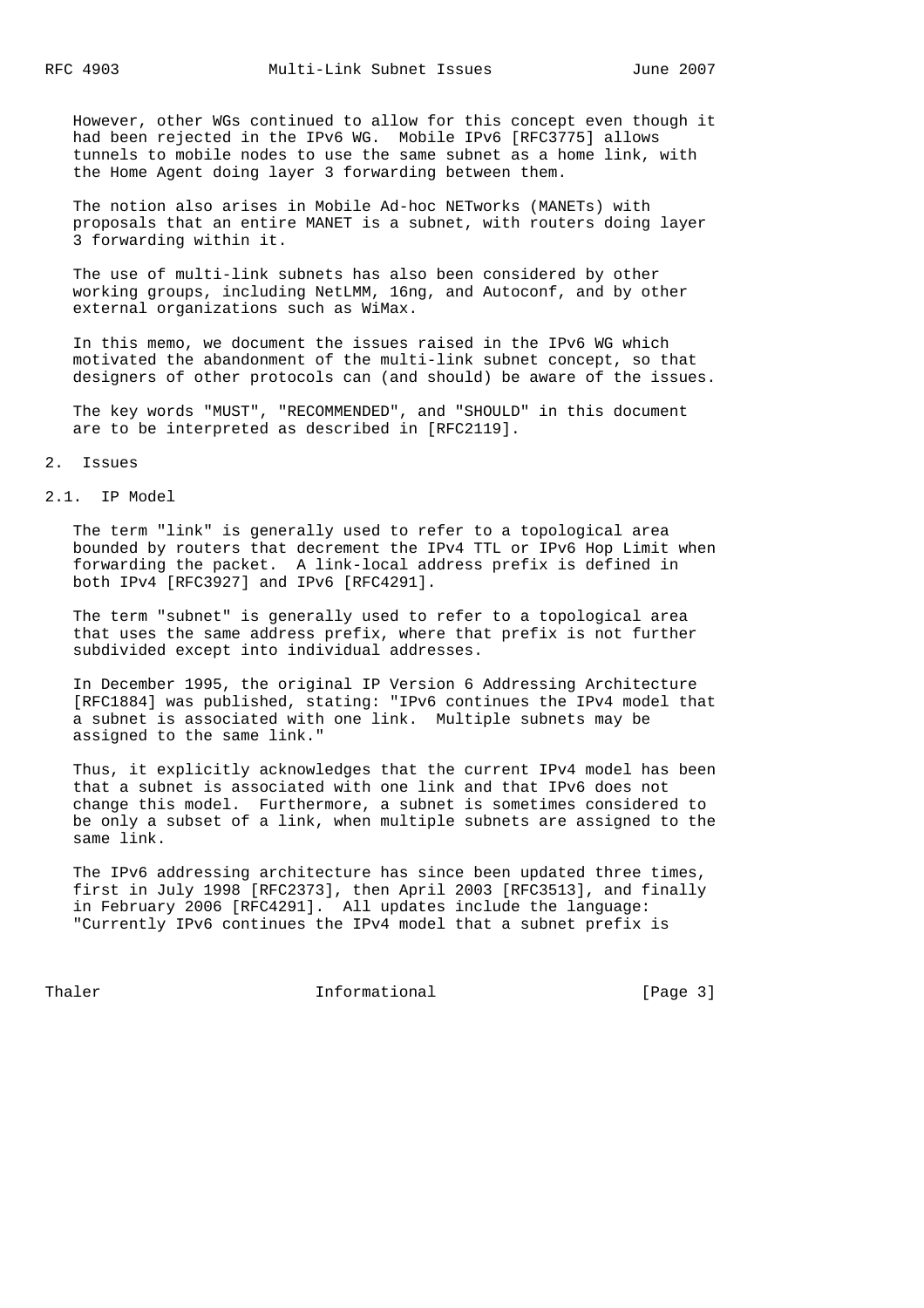associated with one link. Multiple subnet prefixes may be assigned to the same link."

 Clearly, the notion of a multi-link subnet would be a change to the existing IP model.

 Similarly, the Mobility Related Terminology [RFC3753] defines a Foreign subnet prefix as "a bit string that consists of some number of initial bits of an IP address which identifies a node's foreign link within the Internet topology" with a similar definition for a Home subnet prefix. These both state that the subnet prefix identifies a (singular) link.

# 2.2. TTL/Hop Limit Issues

 Since a link is bounded by routers that decrement the IPv4 TTL or IPv6 Hop Limit, there may be issues with applications and protocols that make any assumption about the relationship between TTL/Hop Limit and subnet prefix.

 There are two main cases that may arise. Some applications and protocols may send packets with a TTL/Hop Limit of 1. Other applications and protocols may send packets with a TTL/Hop Limit of 255 and verify that the value is 255 on receipt. Both are ways of limiting communication to within a single link, although the effects of these two approaches are quite different. Setting TTL/Hop Limit to 1 ensures that packets that are sent do not leave the link, but it does not prevent an off-link attacker from sending a packet that can reach the link. Checking that TTL/Hop Limit is 255 on receipt prevents a receiver from accepting packets from an off-link sender, but it doesn't prevent a sent packet from being forwarded off-link.

 As for assumptions about the relationship between TTL/Hop Limit and subnet, let's look at some example references familiar to many protocol and application developers.

 Stevens' "Unix Network Programming", 2nd ed. [UNP], states on page 490, "A TTL of 0 means node-local, 1 means link-local" (this of course being true by the definition of link). Then page 498 states, regarding IP\_MULTICAST\_TTL and IPV6\_MULTICAST\_HOPS, "If this is not specified, both default to 1, which restricts the datagram to the local subnet." Here, Unix programmers learn that TTL=1 packets are restricted to a subnet (as opposed to a link). This is typical of many documents that use the terms interchangeably due to the IP model described earlier.

Thaler **Informational Informational** [Page 4]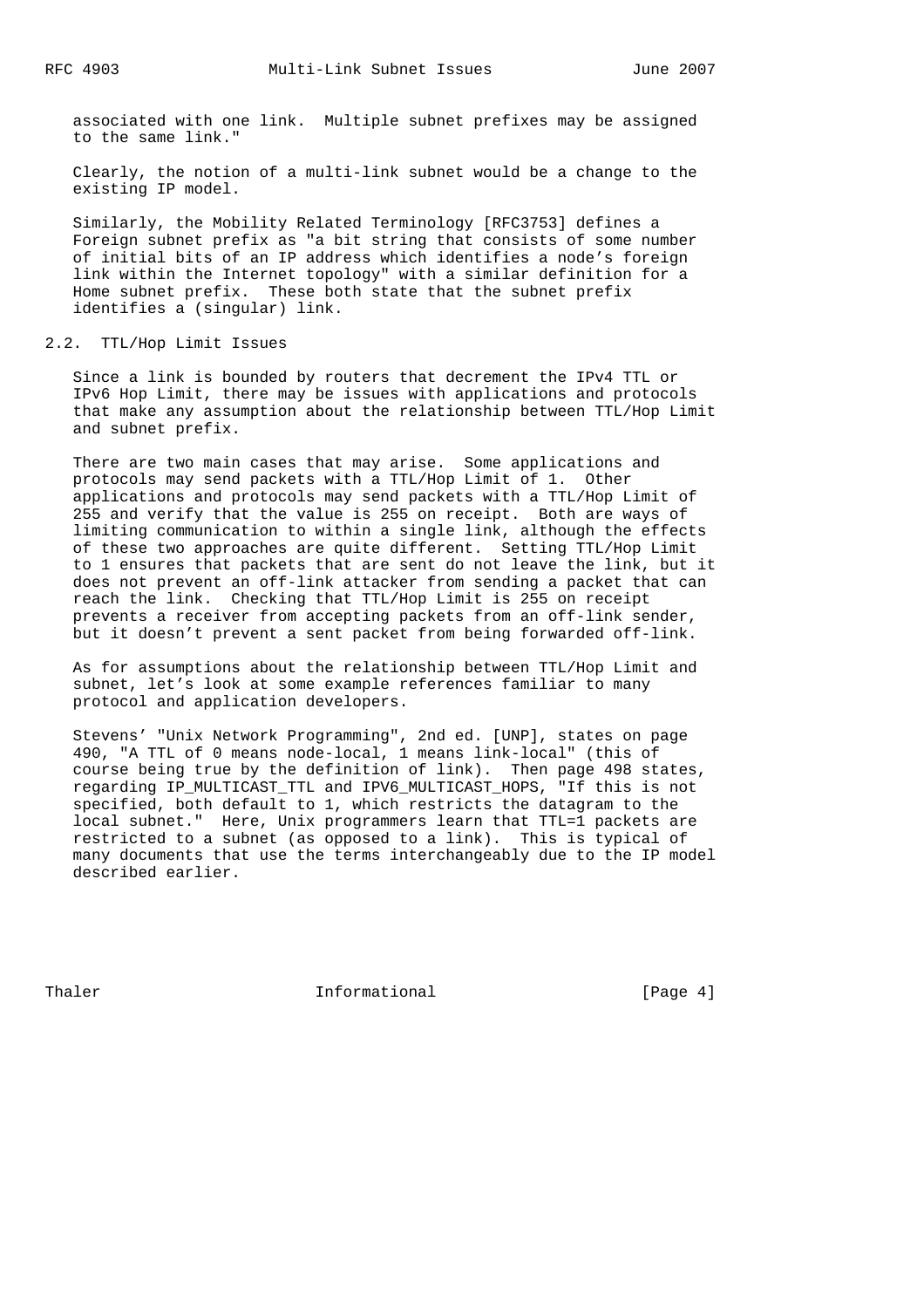Similarly, "TCP/IP Illustrated", Volume 1 [TCPILL], states on page 182: "By default, multicast datagrams are sent with a TTL of 1. This restricts the datagram to the same subnet."

 Steve Deering's original multicast README file [DEERING] contained the statement "multicast datagrams with initial TTL 1 are restricted to the same subnet", and similar statements now appear in many vendors' documentation, including documentation for Windows (e.g., [TCPIP2K]) and Linux (e.g., [LINUX] says a TTL of 1 is "restricted to the same subnet. Won't be forwarded by a router.")

 The above are only some examples. There is no shortage of places where application developers are being taught that a subnet is confined to a single link, and so we must expect that arbitrary applications may embed such assumptions.

 Some examples of protocols today that are known to embed some assumption about the relationship between TTL and subnet prefix are the following:

- o Neighbor Discovery (ND) [RFC2461] uses messages with Hop Limit 255 checked on receipt, to resolve the link-layer address of any IP address in the subnet.
- o Older clients of Apple's Bonjour [MDNS] use messages with TTL 255 checked on receipt, and only respond to queries from addresses in the same subnet. (Note that multi-link subnets do not necessarily break this, as this behavior is to constrain communication to within a subnet, where a subnet is only a subset of a link. However, it will not work across a multi link subnet.)

 Some other examples of protocols today that are known to use a TTL 1 or 255, but do not appear to explicitly have any assumption about the relationship to subnet prefixes (other than the well-known link-local prefix) include the following:

- o Link-Local Multicast Name Resolution [LLMNR] uses a TTL/Hop Limit of 1 for TCP.
- o Multicast Listener Discovery (MLD) [RFC3810] uses a Hop Limit of 1.
- o Reverse tunneling for Mobile IPv4 [RFC3024] uses TTL 255 checked on receipt for Registration Requests sent to foreign agents.

Thaler **Informational Informational** [Page 5]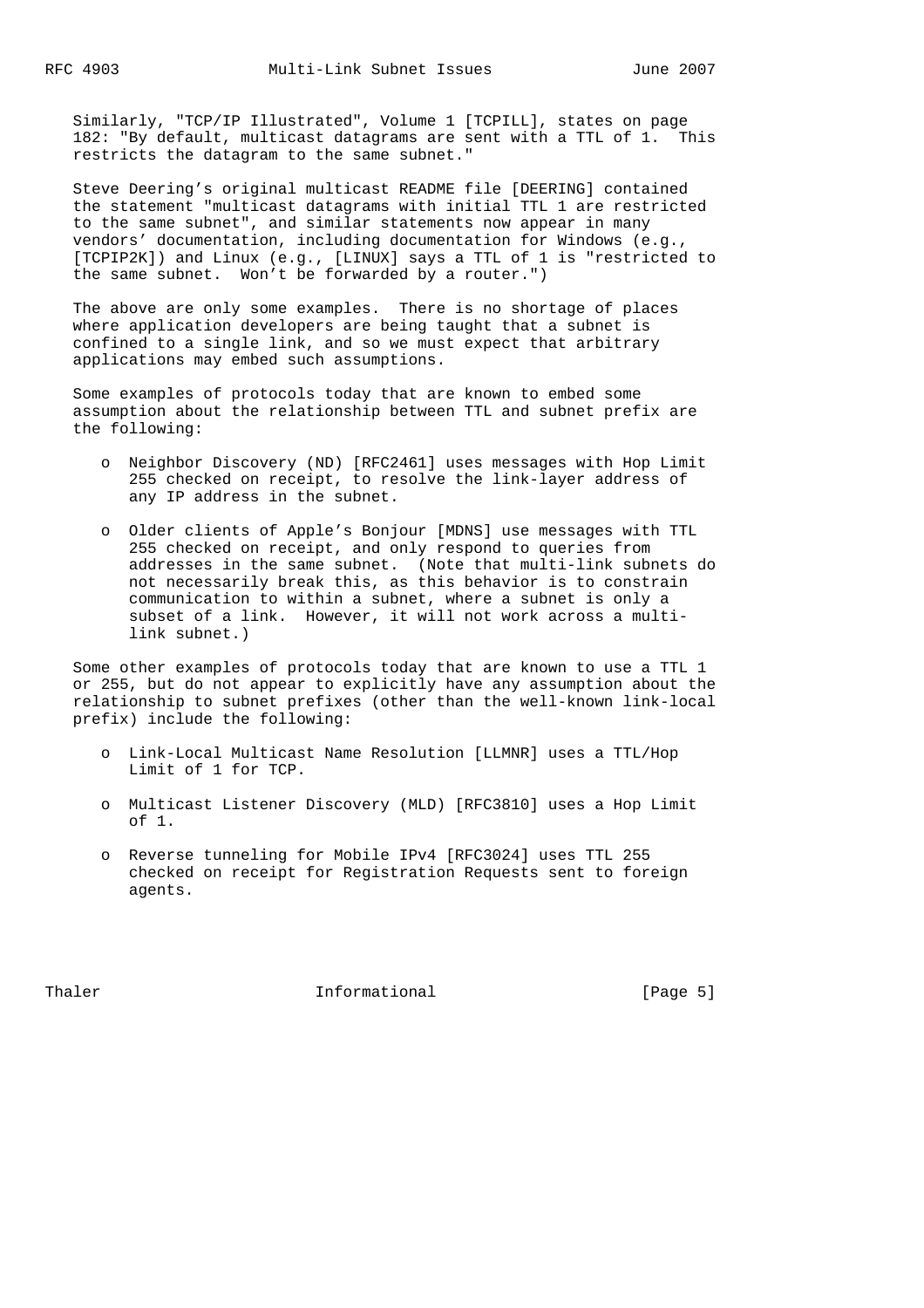o [RFC3927] discusses the use of TTL=1 and TTL=255 within the IPv4 link-local address prefix.

 It is unknown whether any implementations of such protocols exist that add such assumptions about the relationship to subnet prefixes for other reasons.

### 2.3. Link-scoped Multicast and Broadcast

 Because multicast routing is not ubiquitous, the notion of a subnet that spans multiple links tends to result in cases where multicast does not work across the subnet. Per [RFC2644], the default behavior is that routers do not forward directed broadcast packets either, nor do they forward limited broadcasts (see [RFC1812], Section 4.2.2.11).

 There are many protocols and applications today that use link-scoped multicast. The list of such applications and protocols that have been assigned their own link-scoped multicast group address (and may also have assumptions about the TTL/Hop Limit as noted above) can be found at:

http://www.iana.org/assignments/multicast-addresses

http://www.iana.org/assignments/ipv6-multicast-addresses

 In addition, an arbitrarily large number of other applications may be using the all-1's broadcast address, or the all-hosts link-scoped multicast address, rather than their own group address.

 The well-known examples of protocols using link-scoped multicast or broadcast generally fall into one of the following groups:

- o Routing protocols: Distance Vector Multicast Routing Protocol (DVMRP) [RFC1075], OSPF [RFC2328], RIP [RFC2453][RFC2080], Enhanced Interior Gateway Routing Protocol (EIGRP) [EIGRP], etc. These protocols exchange routes to subnet prefixes.
- o Address management protocols: Neighbor Discovery, DHCPv4 [RFC2131], Dynamic Host Configuration Protocol for IPv6 (DHCPv6) [RFC3315], Teredo [RFC4380], etc. By their nature, this group tends to embed assumptions about the relationship between a link and a subnet prefix. For example, ND uses link-scoped multicast to resolve the link-layer address of an IP address in the same subnet prefix, and to do duplicate address detection (see Section 2.4 below) within the subnet. DHCP uses link-scoped multicast or broadcast to obtain an address in the subnet. Teredo states that the Teredo IPv4 Discovery Address is "an IPv4 multicast address used to

Thaler **Informational Informational** [Page 6]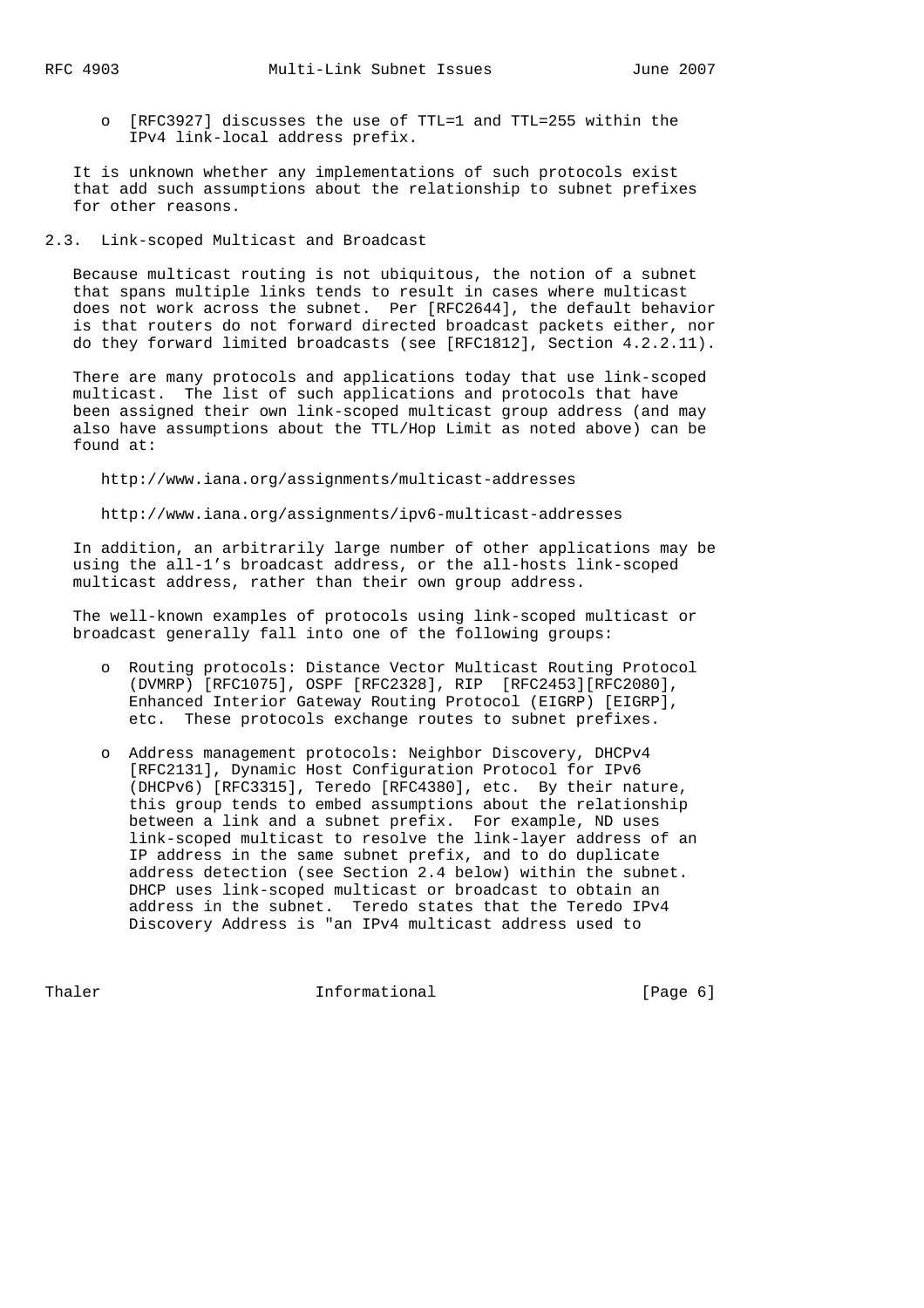discover other Teredo clients on the same IPv4 subnet. The value of this address is 224.0.0.253", which is a link-scoped multicast address. It also says that "the client MUST silently discard all local discovery bubbles [...] whose IPv4 source address does not belong to the local IPv4 subnet".

- o Service discovery protocols: Simple Service Discovery Protocol (SSDP) [SSDP], Bonjour, WS-Discovery [WSDISC], etc. These often do not define any explicit assumption about the relationship to subnet prefix.
- o Name resolution protocols: NetBios [RFC1001], Bonjour, LLMNR, etc. Most often these do not define any explicit assumption about the relationship to subnet prefix, but Bonjour only responds to queries from addresses within the same subnet prefix.

 Note that protocols such as Bonjour and Teredo that drop packets that don't come from an address within the subnet are not necessarily broken by multi-link subnets, as this behavior is meant to constrain the behavior to within a subnet, when a link is larger than a single subnet.

 However, regardless of whether any assumption about the relationship to subnet prefixes exists, all protocols mentioned above or on the IANA assignments lists will not work across a multi-link subnet without protocol-specific proxying functionality in routers, and adding proxying for an arbitrary number of protocols and applications does not scale. Furthermore, it may hinder the development and use of future protocols using link-scoped multicast.

2.4. Duplicate Address Detection Issues

 Duplicate Address Detection (DAD) uses link-scoped multicast in IPv6 and link-scoped broadcast in IPv4 and so has the issues mentioned in Section 2.3 above.

In addition, [RFC2462] contains the statement:

 "Thus, for a set of addresses formed from the same interface identifier, it is sufficient to check that the link-local address generated from the identifier is unique on the link. In such cases, the link-local address MUST be tested for uniqueness, and if no duplicate address is detected, an implementation MAY choose to skip Duplicate Address Detection for additional addresses derived from the same interface identifier."

Thaler **Informational** Informational [Page 7]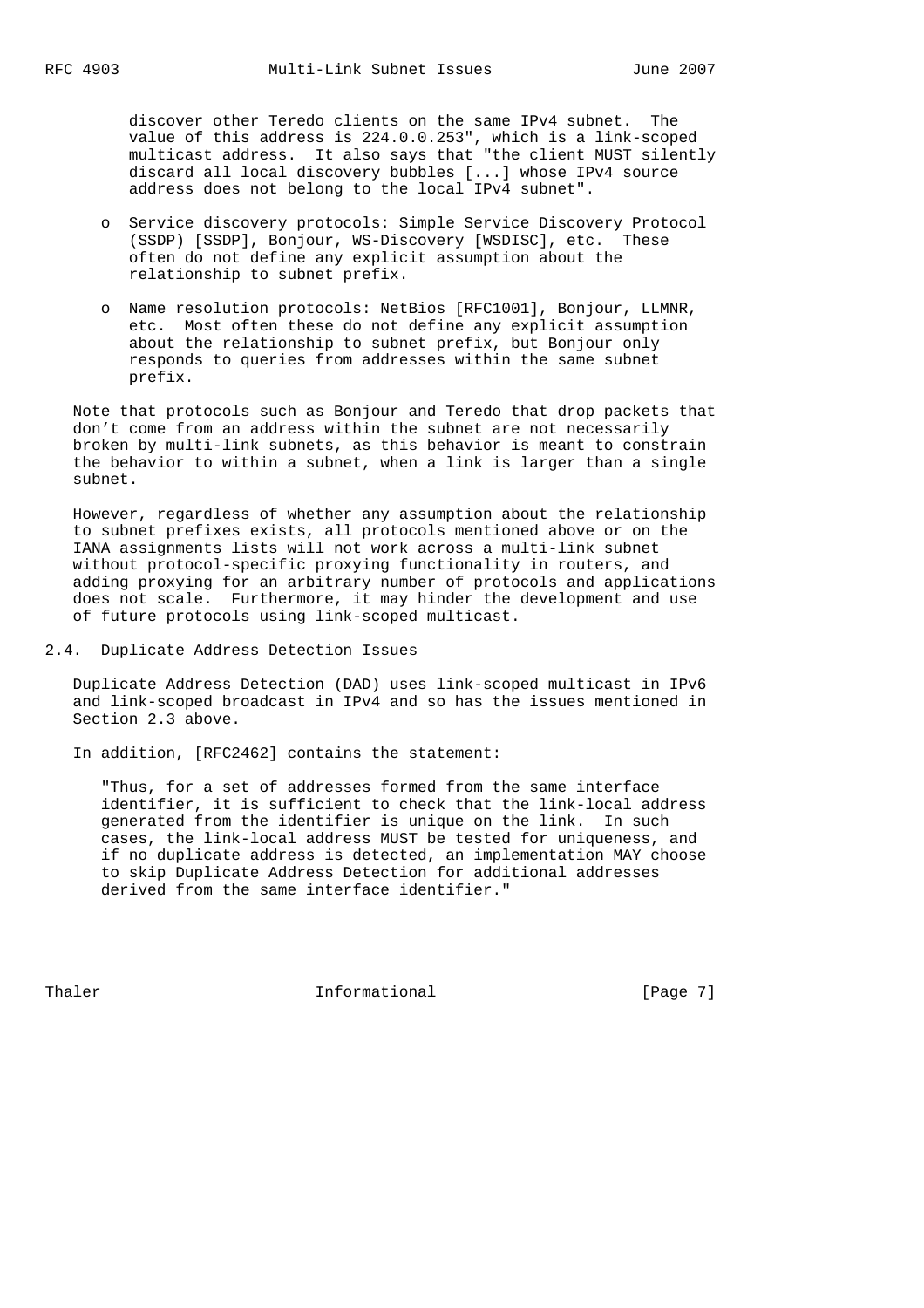The last possibility, sometimes referred to as Duplicate Interface Identifier Detection (DIID), has been a matter of much debate, and the current work in progress [2462BIS] states:

 Each individual unicast address SHOULD be tested for uniqueness. Note that there are implementations deployed that only perform Duplicate Address Detection for the link-local address and skip the test for the global address using the same interface identifier as that of the link-local address. Whereas this document does not invalidate such implementations, this kind of "optimization" is NOT RECOMMENDED, and new implementations MUST NOT do that optimization.

 The existence of such implementations also causes problems with multi-link subnets. Specifically, a link-local address is only valid within a link, and hence is only tested for uniqueness within a single link. If the same interface identifier is then assumed to be unique across all links within a multi-link subnet, address conflicts can occur.

# 3. Security Considerations

 The notion of multi-link subnets can cause problems with any security protocols that either rely on the assumption that a subnet only spans a single link or can leave gaps in the security solution where protocols are only defined for use on a single link.

 Secure Neighbor Discovery (SEND) [RFC3971], in particular, is currently only defined within a single link. If a subnet were to span multiple links, SEND would not work as currently specified, since it secures Neighbor Discovery messages that include link-layer addresses, and if forwarded to other links, the link-layer address of the sender will be different. This same problem also exists in cases where a subnet does not span multiple links but where Neighbor Discovery is proxied within a link. Section 9 of [RFC4389] discusses some possible future directions in this regard.

 Furthermore, as noted above some applications and protocols (ND, Bonjour, Mobile IPv4, etc.) mitigate against off-link spoofing attempts by requiring a TTL or Hop Limit of 255 on receipt. If this restriction were removed, or if alternative protocols were used, then off-link spoofing attempts would become easier, and some alternative way to mitigate such attacks would be needed.

Thaler **Informational Informational Informational** [Page 8]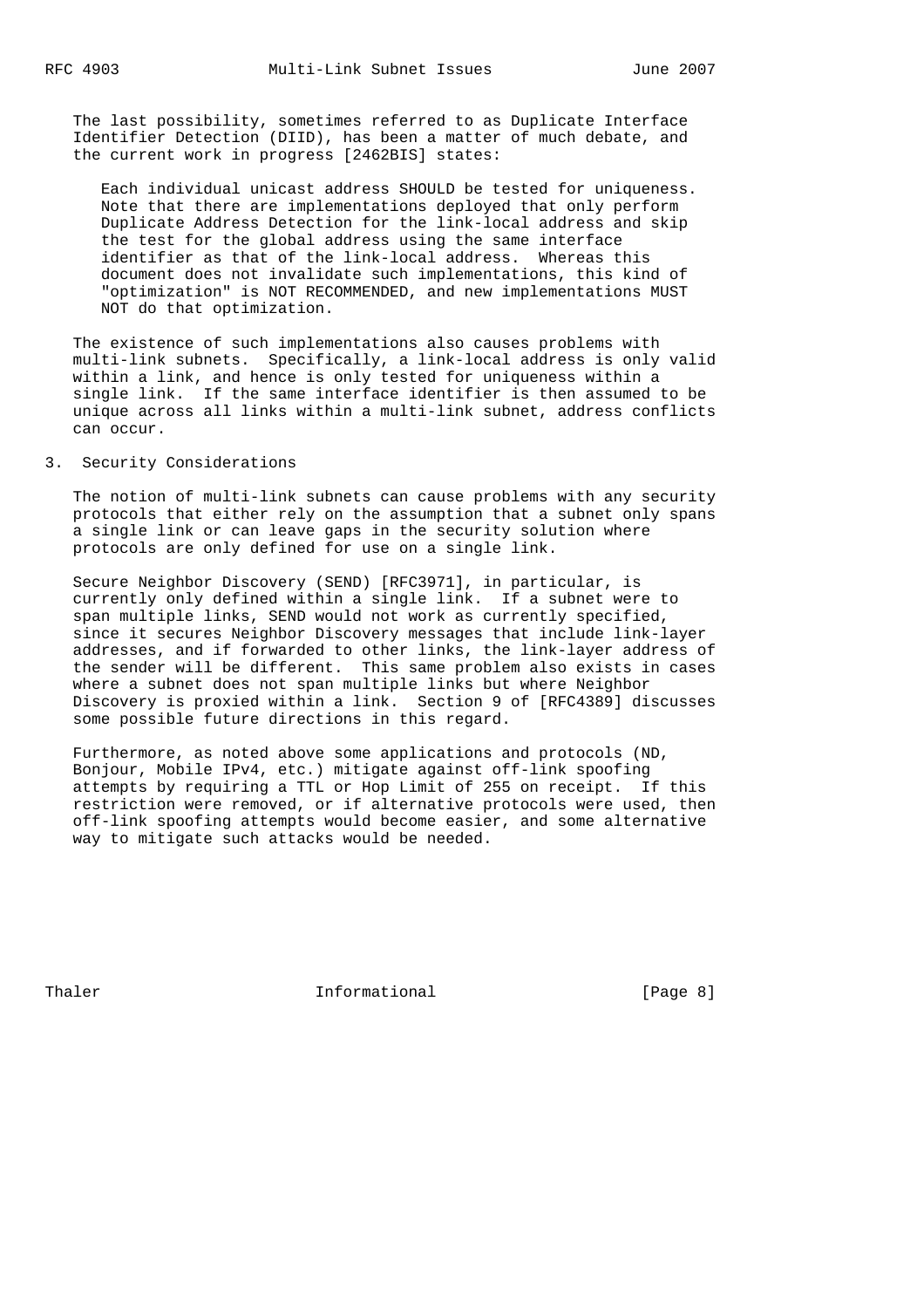#### 4. Recommendations

4.1. IP Link Model

 There are two models that do not have the issues pointed out in the rest of the document.

 The IAB recommends that protocol designers use one of the following two models:

- o Multi-access link model: In this model, there can be multiple nodes on the same link, including zero or more routers. Data packets sent to the IPv4 link-local broadcast address (255.255.255.255) or to a link-local multicast address can be received by all other interested nodes on the link. Two nodes on the link are able to communicate without any IPv4 TTL or IPv6 Hop Limit decrement. There can be any number of layer 2 devices (bridges, switches, access points, etc.) in the middle of the link.
- o Point-to-point link model: In this model, there are exactly two nodes on the same link. Data packets sent to the IPv4 link local broadcast address or to a link-local multicast address can be received by the other node on the link. The two nodes are able to communicate without any IPv4 TTL or IPv6 Hop Limit decrement. There can be any number of layer 2 devices (bridges, switches, access points, etc.) in the middle of the link.

 A variant of the multi-access link model, which has fewer issues, but still some, is the following:

 o Non-broadcast multi-access (NBMA) model: Same as the multi access link model, except that no broadcast or multicast packets can be sent, even between two nodes on the same link. As a result, no protocols or applications that make use of broadcast or multicast will work.

 Links that appear as NBMA links at layer 3 are problematic. Instead, if a link is an NBMA link at layer 2, then protocol designers should define some mechanism such that it appears as either the multi-access link model or point-to-point link model at layer 3.

 One use of an NBMA link is when the link itself is intended as a wide-area link (e.g., a tunnel such as 6to4 [RFC3056]) where none of the groups of functionality in Section 2.3 are required across the wide area. Admittedly, the definition of wide-area is somewhat subjective. Support for multicast on a wide-area link would be

Thaler **Informational Informational** [Page 9]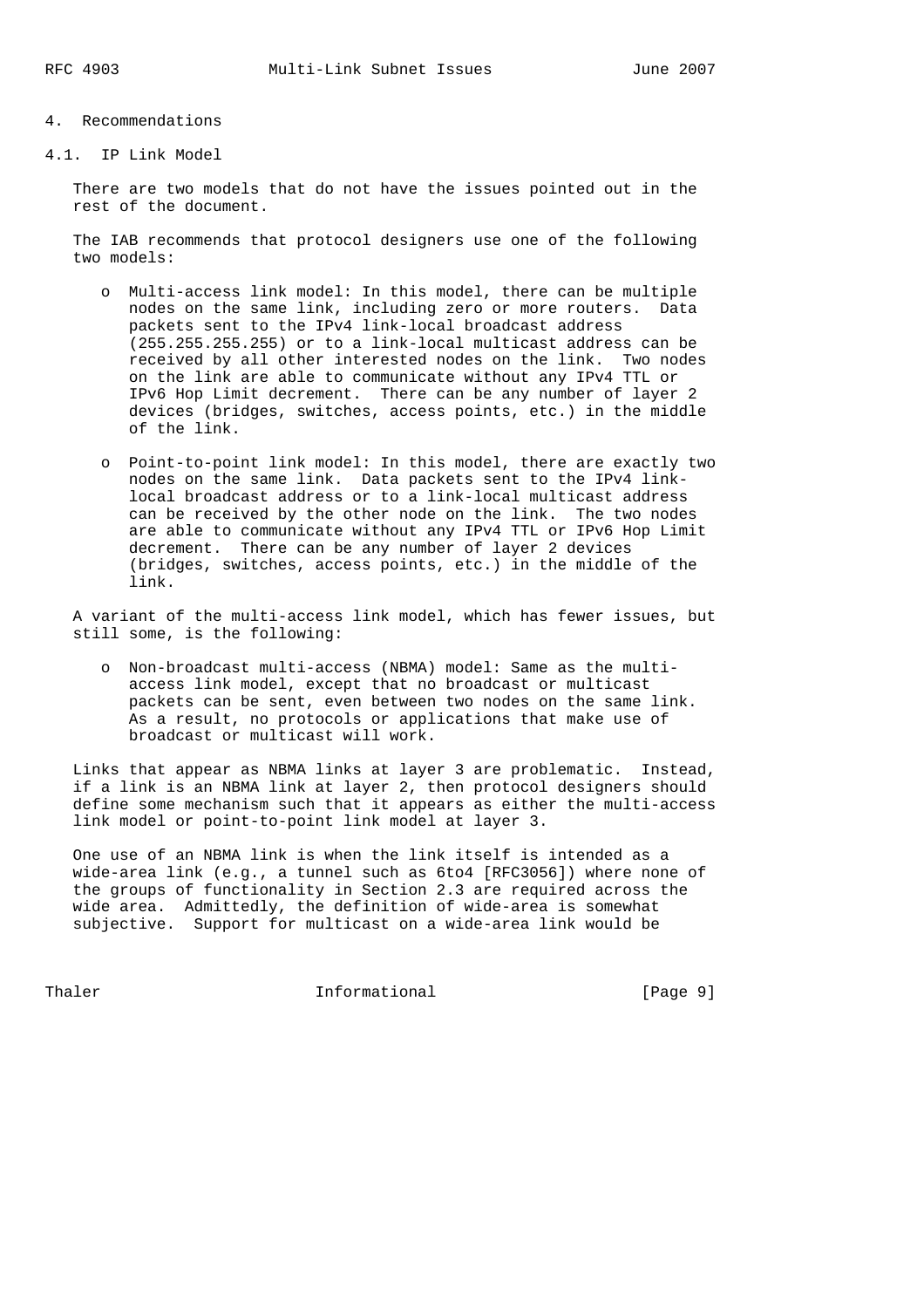analogous to supporting multicast routing across a series of local area links. The issues discussed in Section 2.3 will arise, but may be acceptable over a wide area until multicast routing is also supported.

 Note that the distinction of whether or not a link is a tunnel is orthogonal to the choice of model; there exist tunnel links for all link models mentioned above.

 A multi-link subnet model should be avoided. IETF working groups using, or considering using, multi-link subnets today should investigate moving to one of the other models. For example, the Mobile IPv6 WG should investigate having the Home Agent not decrement the Hop Limit, and forward multicast traffic.

 When considering changing an existing multi-link subnet solution to another model, the following issues should be considered:

- Loop prevention: If physical loops cannot exist within the subnet, then removing the TTL/Hop Limit decrement is not an issue. Otherwise, protocol designers can (for example) retain the decrement but use a separate prefix per link, or use some form of bridging protocol instead (e.g., [BRIDGE] or [RBRIDGE]).
- Limiting broadcast (including all-hosts multicast): If there is no efficiency requirement to prevent broadcast from going to other on-link hosts, then flooding it within the subnet is not an issue. Otherwise, protocol designers can (for example) use a separate prefix per link, or flood broadcast other than ARP within the subnet (ARP is covered below in Section 4.3).
- Limiting the scope of other multicast (including IPv6 Neighbor Discovery): If there is no efficiency requirement to prevent multicast from going to other on-link hosts, then flooding multicast within the subnet is not an issue. Otherwise, protocol designers can (for example) use a separate prefix per link, or use Internet Group Management Protocol (IGMP)/MLD snooping [RFC4541] instead.
- 4.2. IPv6 Address Assignment

 In IPv6, the Prefix Information Option in a Router Advertisement (RA) is defined for use by a router to advertise an on-link prefix. That is, it indicates that a prefix is assigned to the link over which the RA is sent/received. That is, the router and the node both have an on-link route in their routing table (or on-link Prefix List, in the conceptual model of a host in [RFC2461]), and any addresses used in

Thaler **Informational Informational** [Page 10]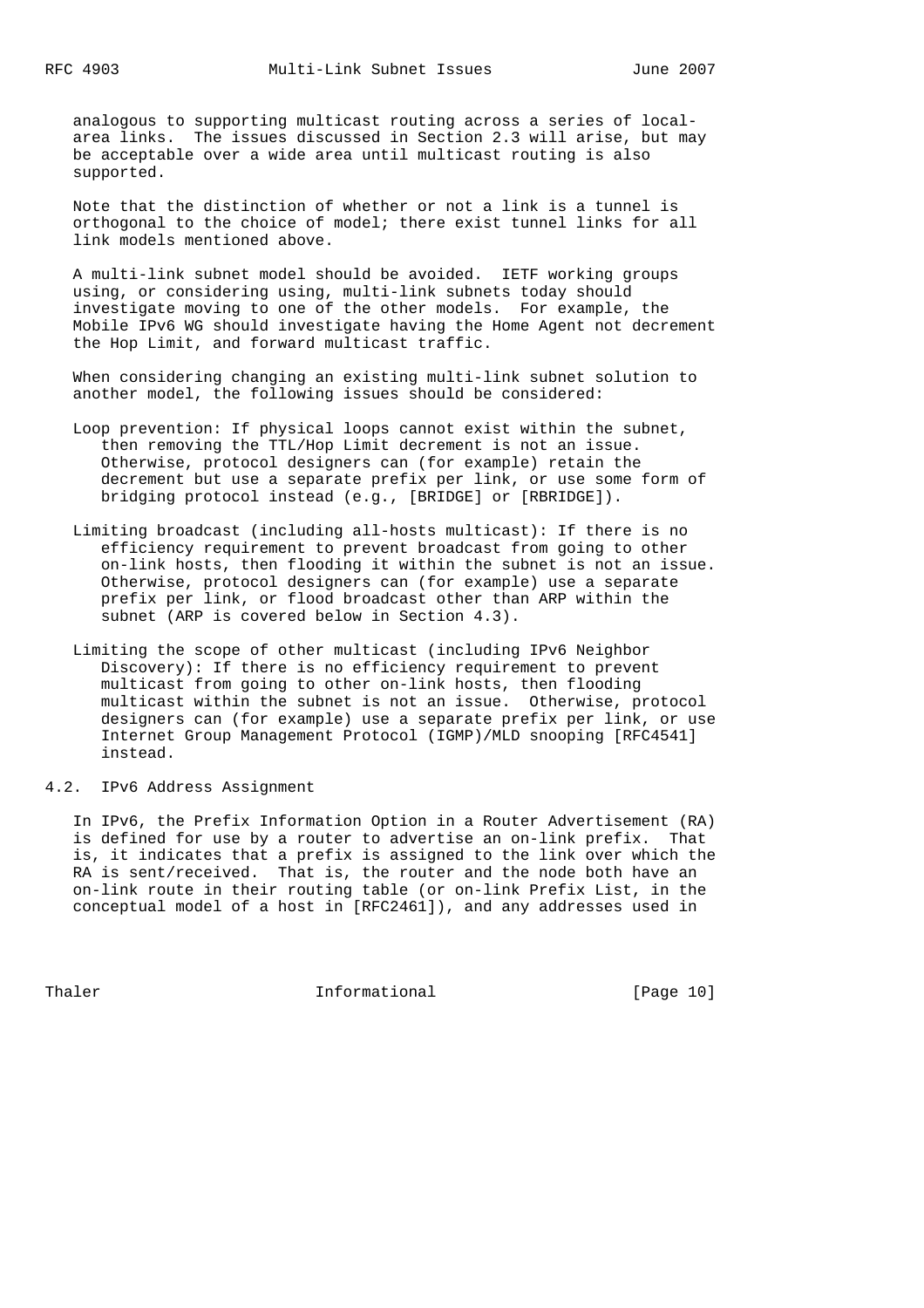the prefix are assigned to an interface (on any node) attached to that.

 In contrast, DHCPv6 Prefix Delegation (DHCP-PD) [RFC3633] is defined for use by a client to request a prefix for use on a different link. Section 12.1 of RFC 3633 states:

 Upon the receipt of a valid Reply message, for each IA\_PD the requesting router assigns a subnet from each of the delegated prefixes to each of the links to which the associated interfaces are attached, with the following exception: the requesting router MUST NOT assign any delegated prefixes or subnets from the delegated prefix(es) to the link through which it received the DHCP message from the delegating router.

 Hence, the upstream router has a route in its routing table that is not on-link, but points to the client; the prefix is assigned to a link other than the one over which DHCP-PD was done; and any addresses used in the prefix are assigned to an interface (on any node) attached to that other link.

 The IAB believes that the distinction between these two cases (assigning a prefix to the same link vs. another link) is important, and that the IETF protocols noted above are appropriate for the two scenarios noted. The IAB recommends that other protocol designers remain consistent with the IETF-defined scopes of these protocols (e.g., not using DHCP-PD to assign a prefix to the same link, or using RAs to assign a prefix to another link).

 In addition, the Prefix Information Option contains an L (on-link) flag. Normally, this flag is set, indicating that this prefix can be used for on-link determination. When not set, the advertisement makes no statement about on-link or off-link properties of the prefix. For instance, the prefix might be used for address configuration with some of the addresses belonging to the prefix being on-link and others being off-link. Care must be taken when the L flag is not set. Specifically, some platforms allow applications to retrieve the prefix length associated with each address of the node. If an implementation were to return the prefix length used for address configuration, then applications may incorrectly assume that TTL=1 is sufficient for communication, and that link-scoped multicast will reach other addresses in the prefix. As a result, the IAB recommends that designers and maintainers of APIs that provide a prefix length to applications address this issue. For example, they might indicate that no prefix length exists when the prefix is not on-link. If the API is not capable of reporting that one does not exist, then they might choose to report a value of 128 when the prefix is not on-link. This would result in such applications

Thaler **Informational Informational** [Page 11]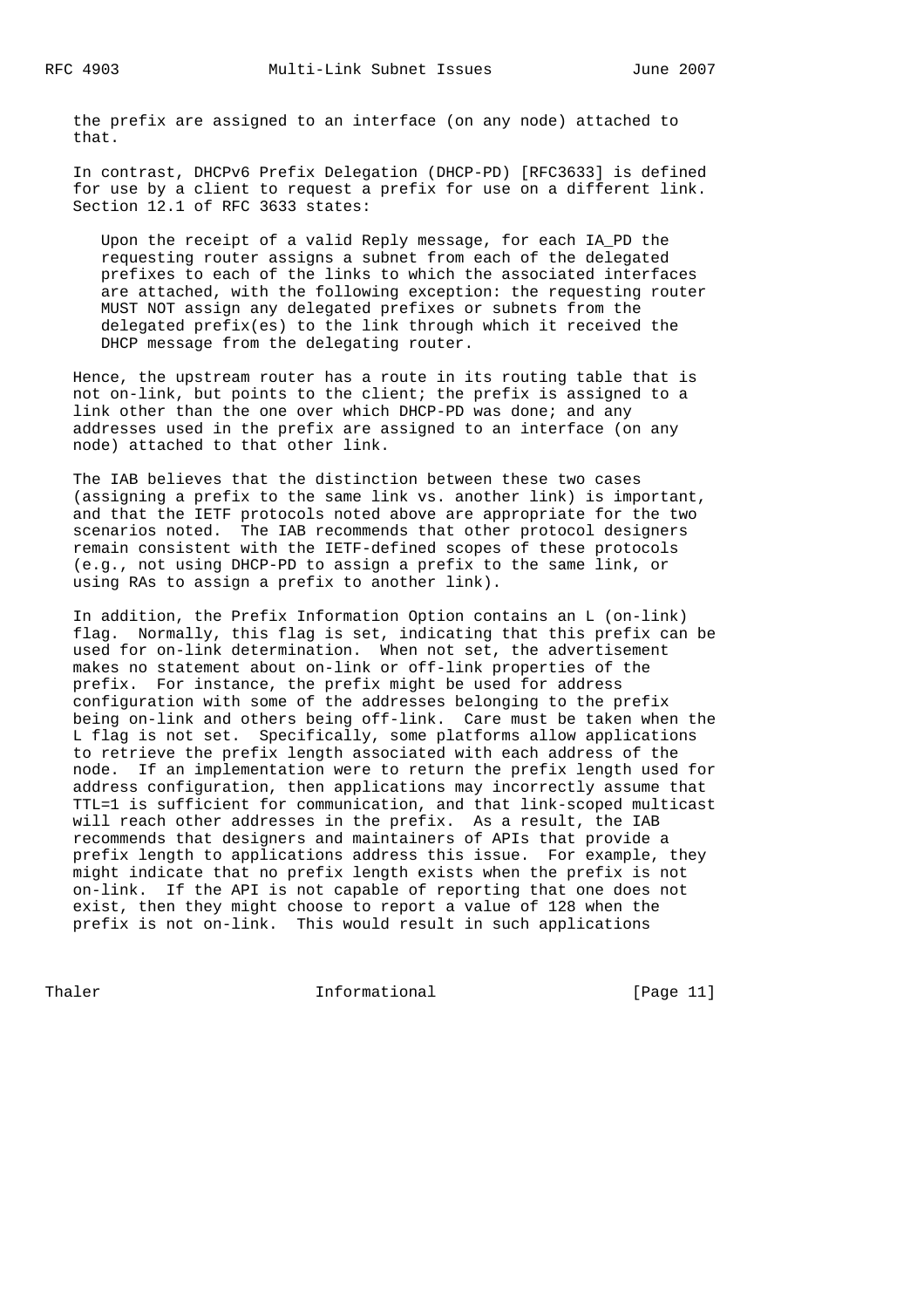believing they are on separate subnets, rather than on a multi-link subnet.

### 4.3. Duplicate Address Detection Optimizations

 One of the reasons sometimes cited for wanting a multi-link subnet model (rather than a multi-access link model), is to minimize the ARP/ND traffic between end-nodes. This is primarily a concern in IPv4 where ARP results in a broadcast that would be seen by all nodes, not just the node with the IPv4 address being resolved. Even if this is a significant concern, the use of a multi-link subnet model is not necessary. The point-to-point link model is one way to avoid this issue entirely.

 In the multi-access link model, IPv6 ND traffic can be reduced by using well-known multicast learning techniques (e.g., [RFC4541] at a layer 2 intermediate device (bridge, switch, access point, etc.).

 Some have suggested that a layer 2 device could maintain an ARP or ND cache and service requests from that cache. However, such a cache prevents any type of fast mobility between layer 2 ports, and breaks Secure Neighbor Discovery [RFC3971]. As a result, the IAB recommends to protocol designers that this approach be avoided, instead using an alternative such as layer 2 learning. For IPv4 (where no Secure ARP exists), the IAB recommends that protocol designers avoid having a device respond from its cache in cases where a node can legitimately move between layer 2 segments of the link without any layer 2 indications at the layer 2 intermediate device. Also, since currently there is no guarantee that any device other than the end host knows all addresses of the end-host, protocol designers should avoid any dependency on such an assumption. For example, when no cache entry for a given request is found, protocol designers may specify that a node broadcast the request to all nodes.

- 5. Normative References
	- [RFC791] Postel, J., "Internet Protocol", STD 5, RFC 791, September 1981.
	- [RFC950] Mogul, J. and J. Postel, "Internet Standard Subnetting Procedure", STD 5, RFC 950, August 1985.
	- [RFC1812] Baker, F., Ed., "Requirements for IP Version 4 Routers", RFC 1812, June 1995.
	- [RFC2119] Bradner, S., "Key words for use in RFCs to Indicate Requirement Levels", BCP 14, RFC 2119, March 1997.

Thaler **Informational Informational** [Page 12]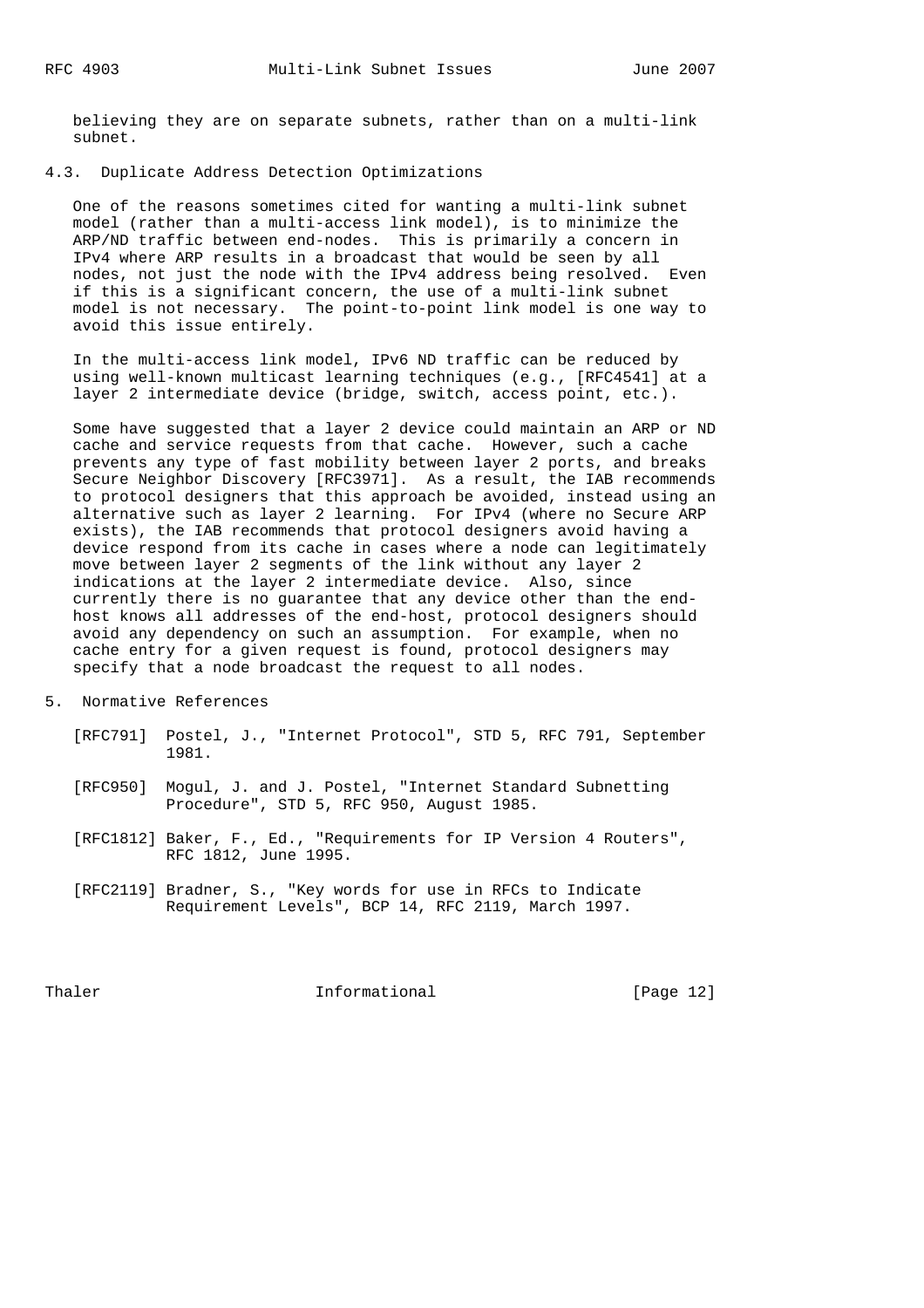- [RFC2461] Narten, T., Nordmark, E., and W. Simpson, "Neighbor Discovery for IP Version 6 (IPv6)", RFC 2461, December 1998.
- [RFC2462] Thomson, S. and T. Narten, "IPv6 Stateless Address Autoconfiguration", RFC 2462, December 1998.
- [RFC2644] Senie, D., "Changing the Default for Directed Broadcasts in Routers", BCP 34, RFC 2644, August 1999.
- [RFC3633] Troan, O. and R. Droms, "IPv6 Prefix Options for Dynamic Host Configuration Protocol (DHCP) version 6", RFC 3633, December 2003.
- [RFC3927] Cheshire, S., Aboba, B., and E. Guttman, "Dynamic Configuration of IPv4 Link-Local Addresses", RFC 3927, May 2005.
- [RFC3971] Arkko, J., Ed., Kempf, J., Zill, B., and P. Nikander, "SEcure Neighbor Discovery (SEND)", RFC 3971, March 2005.
- [RFC4007] Deering, S., Haberman, B., Jinmei, T., Nordmark, E., and B. Zill, "IPv6 Scoped Address Architecture", RFC 4007, March 2005.
- [RFC4291] Hinden, R. and S. Deering, "IP Version 6 Addressing Architecture", RFC 4291, February 2006.
- [RFC4541] Christensen, M., Kimball, K., and F. Solensky, "Considerations for Internet Group Management Protocol (IGMP) and Multicast Listener Discovery (MLD) Snooping Switches", RFC 4541, May 2006.
- 6. Informative References
	- [2462BIS] Thomson, S., Narten, T., and T. Jinmei, "IPv6 Stateless Address Autoconfiguration", Work in Progress, May 2005.
	- [BRIDGE] T. Jeffree, editor, "Media Access Control (MAC) Bridges", ANSI/IEEE Std 802.1D, 2004, http://standards.ieee.org/ getieee802/download/802.1D-2004.pdf.
	- [DEERING] Deering, S., "IP Multicast Extensions for 4.3BSD UNIX and related systems (MULTICAST 1.2 Release)", June 1989. http://www.kohala.com/start/mcast.api.txt

Thaler **Informational Informational** [Page 13]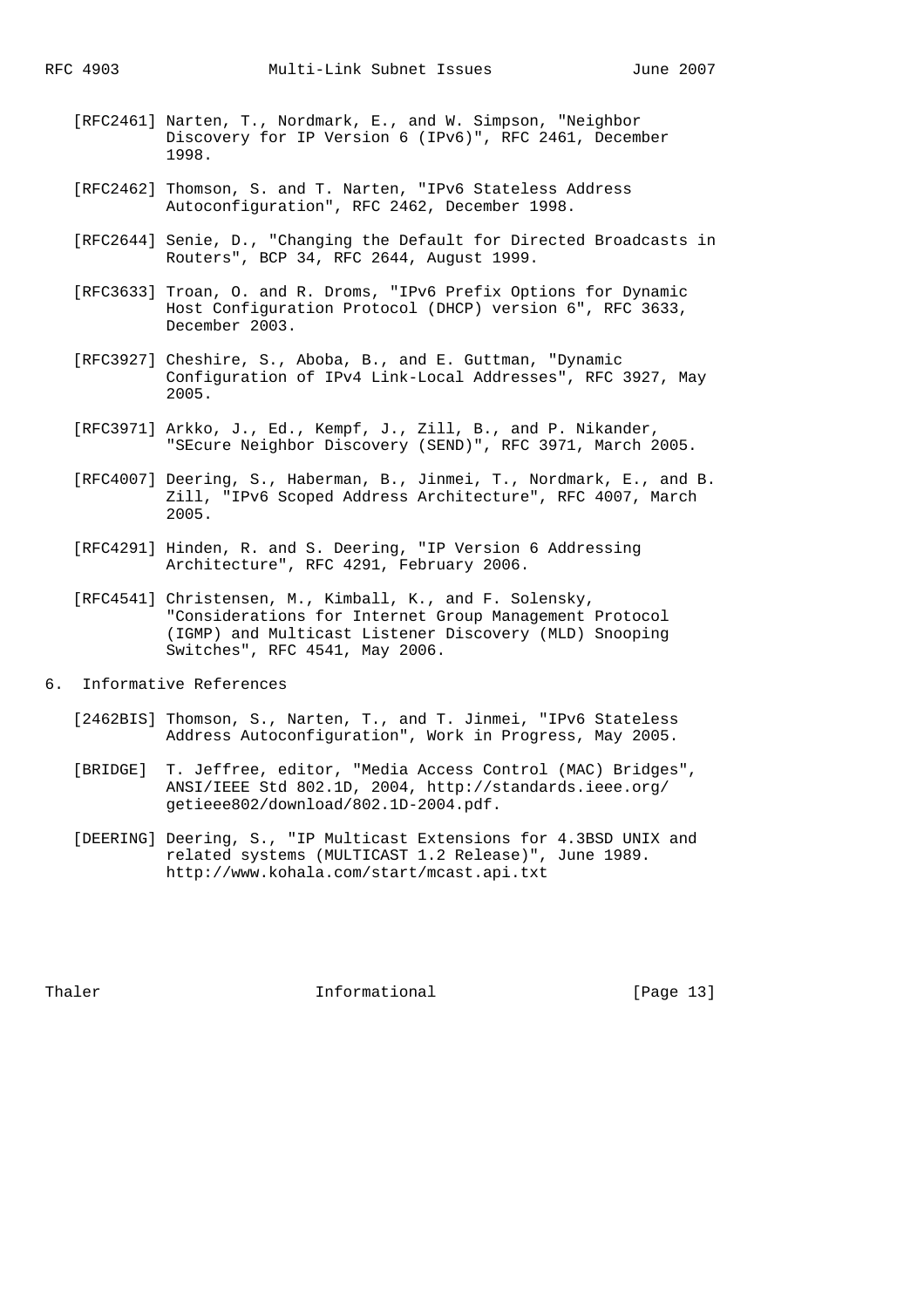- [EIGRP] Cisco, "Enhanced Interior Gateway Routing Protocol", Cisco Document ID 16406, September 2005. http://www.cisco.com/warp/public/103/eigrp-toc.html
- [LINUX] Juan-Mariano de Goyeneche, "Multicast over TCP/IP HOWTO", March 1998. http://www.linux.com/howtos/Multicast-HOWTO- 2.shtml
- [LLMNR] Aboba, B., Thaler, D., and L. Esibov, "Link-local Multicast Name Resolution (LLMNR)", RFC 4795, January 2007.
- [MDNS] Cheshire, S. and M. Krochmal, "Multicast DNS", June 2005. http://files.multicastdns.org/draft-cheshire-dnsext multicastdns.txt
- [MLSR] Thaler, D. and C. Huitema, "Multi-link Subnet Support in IPv6", Proceedings of IETF 54, June 2002. http://www.ietf.org/proceedings/02jul/I-D/draft-ietf-ipv6 multilink-subnets-00.txt
- [RBRIDGE] Perlman, R., Gai, S., and D. Dutt, "Rbridges: Base Protocol Specification", Work in Progress, March 2007.
- [RFC925] Postel, J., "Multi-LAN address resolution", RFC 925, October 1984.
- [RFC1001] NetBIOS Working Group in the Defense Advanced Research Projects Agency, Internet Activities Board, and End-to-End Services Task Force, "Protocol Standard for a NetBIOS Service on a TCP/UDP Transport: Concepts and Methods", STD 19, RFC 1001, March 1987.
- [RFC1027] Carl-Mitchell, S. and J. Quarterman, "Using ARP to Implement Transparent Subnet Gateways", RFC 1027, October 1987.
- [RFC1075] Waitzman, D., Partridge, C., and S. Deering, "Distance Vector Multicast Routing Protocol", RFC 1075, November 1988.
- [RFC1884] Hinden, R., Ed., and S. Deering, Ed., "IP Version 6 Addressing Architecture", RFC 1884, December 1995.
- [RFC2080] Malkin, G. and R. Minnear, "RIPng for IPv6", RFC 2080, January 1997.
- [RFC2131] Droms, R., "Dynamic Host Configuration Protocol", RFC 2131, March 1997.

Thaler **Informational Informational** [Page 14]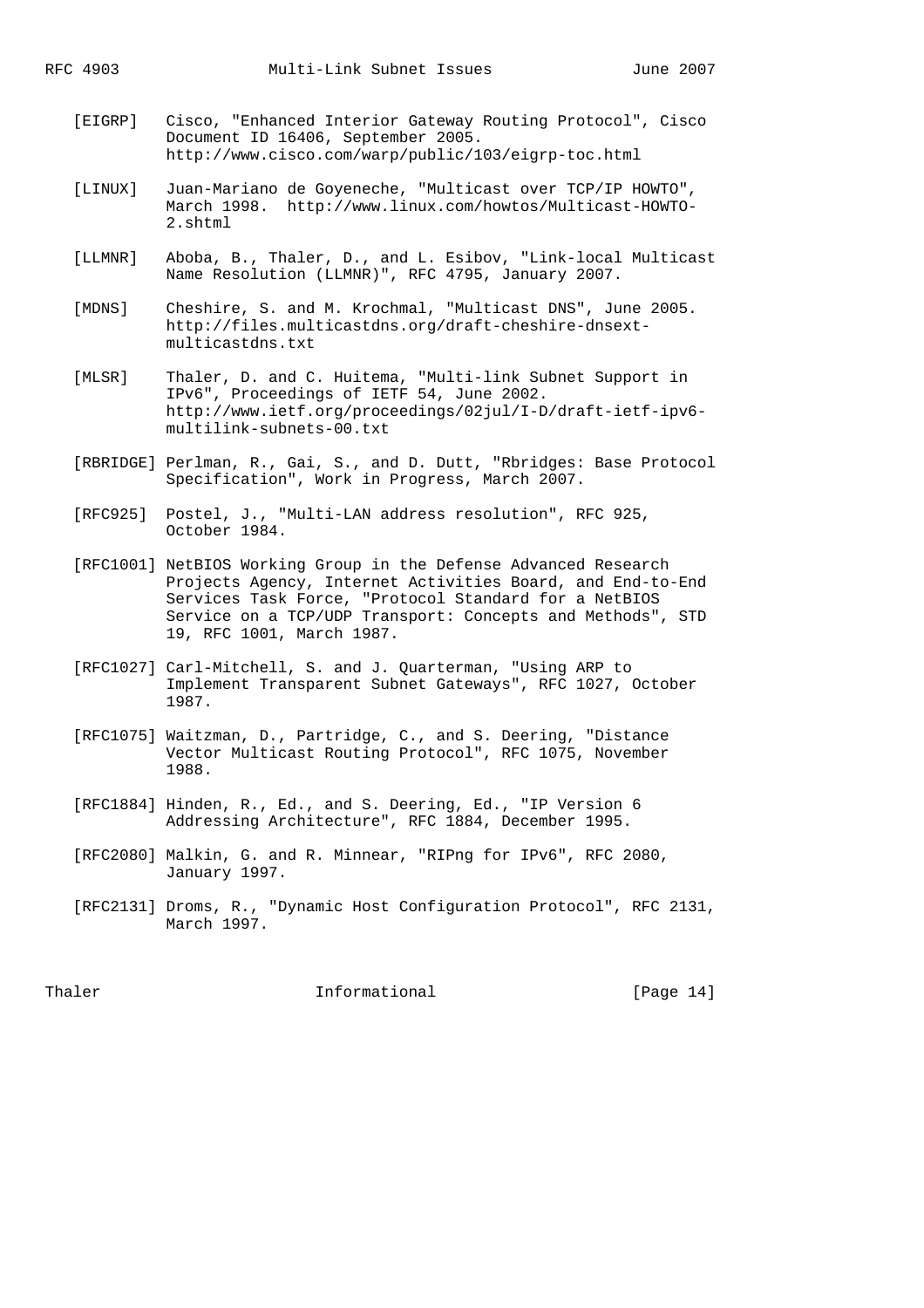[RFC2328] Moy, J., "OSPF Version 2", STD 54, RFC 2328, April 1998.

- [RFC2373] Hinden, R. and S. Deering, "IP Version 6 Addressing Architecture", RFC 2373, July 1998.
- [RFC2453] Malkin, G., "RIP Version 2", STD 56, RFC 2453, November 1998.
- [RFC3024] Montenegro, G., Ed., "Reverse Tunneling for Mobile IP, revised", RFC 3024, January 2001.
- [RFC3056] Carpenter, B. and K. Moore, "Connection of IPv6 Domains via IPv4 Clouds", RFC 3056, February 2001.
- [RFC3315] Droms, R., Ed., Bound, J., Volz, B., Lemon, T., Perkins, C., and M. Carney, "Dynamic Host Configuration Protocol for IPv6 (DHCPv6)", RFC 3315, July 2003.
- [RFC3513] Hinden, R. and S. Deering, "Internet Protocol Version 6 (IPv6) Addressing Architecture", RFC 3513, April 2003.
- [RFC3753] Manner, J., Ed., and M. Kojo, Ed., "Mobility Related Terminology", RFC 3753, June 2004.
- [RFC3775] Johnson, D., Perkins, C., and J. Arkko, "Mobility Support in IPv6", RFC 3775, June 2004.
- [RFC3810] Vida, R., Ed., and L. Costa, Ed., "Multicast Listener Discovery Version 2 (MLDv2) for IPv6", RFC 3810, June 2004.
- [RFC4380] Huitema, C., "Teredo: Tunneling IPv6 over UDP through Network Address Translations (NATs)", RFC 4380, February 2006.
- [RFC4389] Thaler, D., Talwar, M., and C. Patel, "Neighbor Discovery Proxies (ND Proxy)", RFC 4389, April 2006.
- [SCOPID] Deering, S., Haberman, B., Jinmei, T., Nordmark, E., Onoe, A., and B. Zill, "IPv6 Scoped Address Architecture", Proceedings of IETF 54, July 2002. http://www.ietf.org/proceedings/02jul/I-D/draft-ietf ipngwg-scoping-arch-04.txt
- [SSDP] Goland, Yaron Y., Cai, T., Leach, P., Gu, Y., and S. Albright, "Simple Service Discovery Protocol (SSDP)", 1999. http://www.upnp.org/resources/specifications.asp

Thaler **Informational Informational** [Page 15]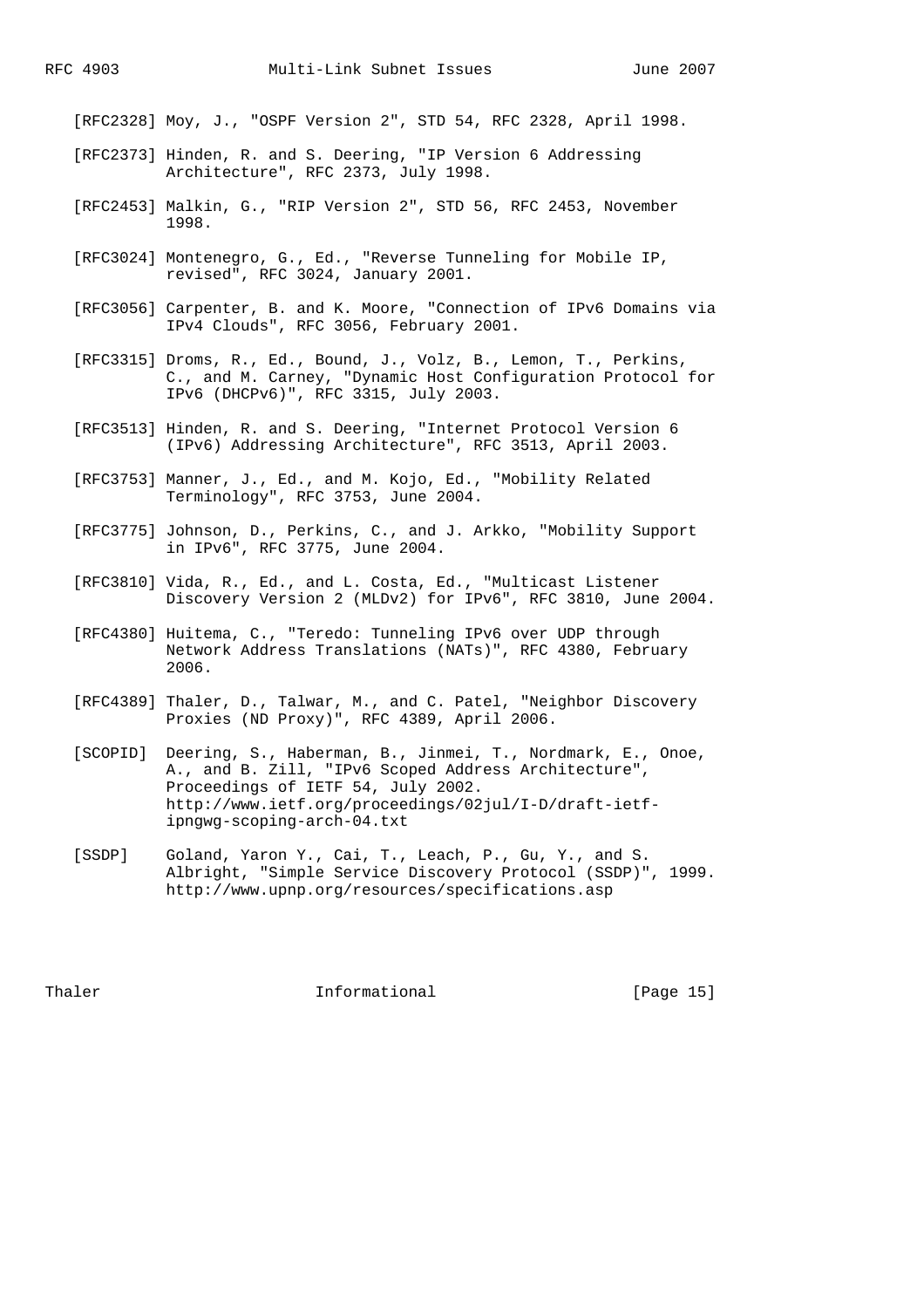- [TCPILL] Stevens, W. Richard, "TCP/IP Illustrated, Volume 1", Addison-Wesley, 1994.
- [TCPIP2K] MacDonald, D. and W. Barkley, "Microsoft Windows 2000 TCP/IP Implementation Details". http://www.microsoft.com/ technet/itsolutions/network/deploy/depovg/tcpip2k.mspx
- [UNP] Stevens, W. Richard, "Unix Network Programming, Volume 1, Second Edition", Prentice Hall, 1998.
- [WSDISC] Microsoft, "Web Services Dynamic Discovery (WS-Discovery)", 2005. http://specs.xmlsoap.org/ws/2005/04/discovery/ws discovery.pdf

IAB Members at the time of this writing

 Bernard Aboba Loa Andersson Brian Carpenter Leslie Daigle Elwyn Davies Kevin Fall Olaf Kolkman Kurtis Lindqvist David Meyer David Oran Eric Rescorla Dave Thaler Lixia Zhang

Author's Address

 Dave Thaler Microsoft One Microsoft Way Redmond, WA 98052

 Phone: +1 425 703 8835 EMail: dthaler@microsoft.com

Thaler **Informational Informational** [Page 16]